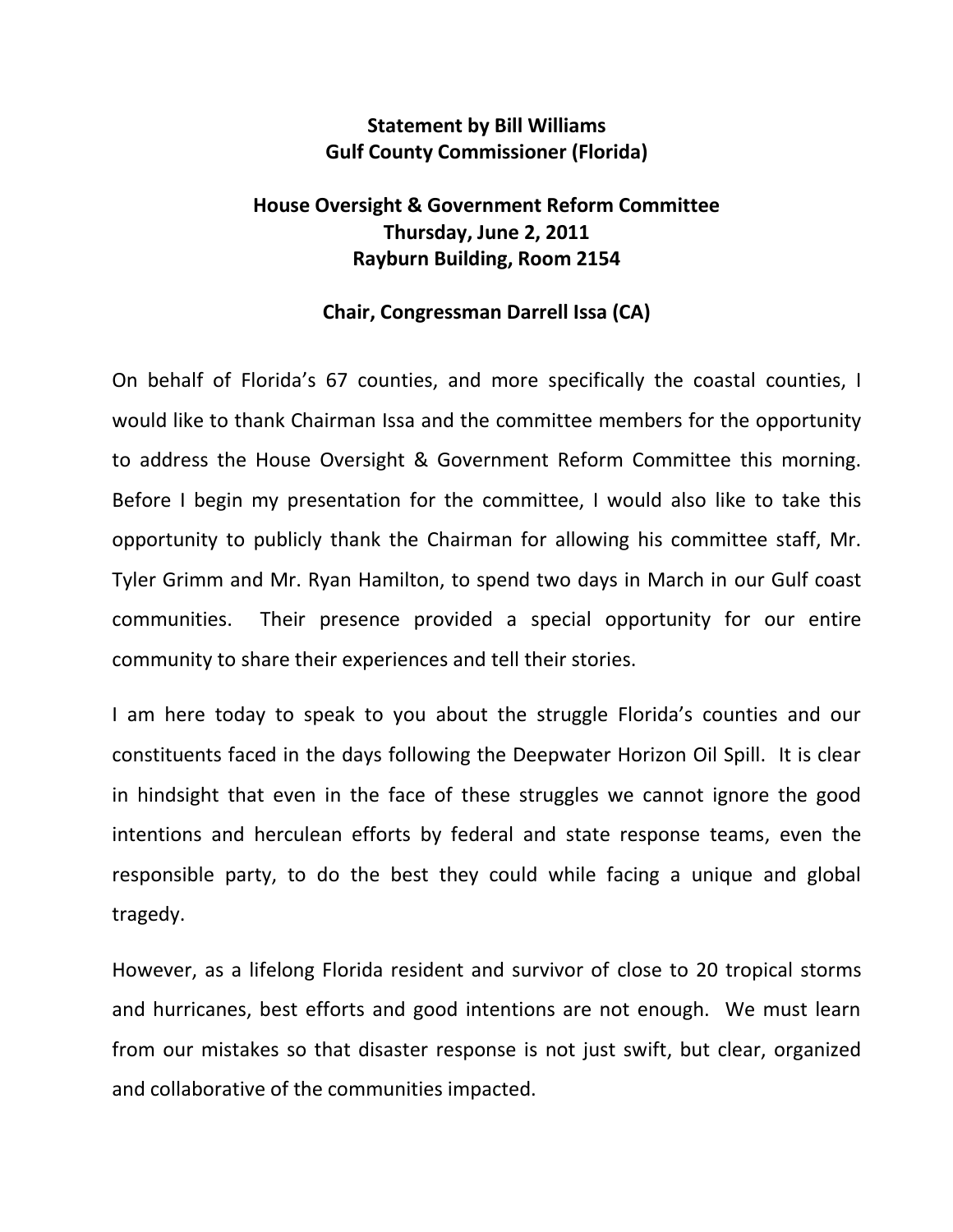There is no question that Florida has the foremost disaster response team in our country and arguably the world. With a hurricane season that lasts six months and can boast upwards of 20 named storms a year, Florida can ill afford to be anything less than the best.

Yet in the immediate aftermath of the Deepwater Horizon Oil Spill our expert response teams were forced to operate under the Oil Pollution Act of 1990, rather than the tried and true federal Stafford Act.

Our traditional emergency management system was turned on its head, leaving Florida's counties at the mercy of a unified command structure that was established outside of Florida all together! For example, during the first critical weeks of the oil spill, individuals based in Alabama, who had never stepped foot in Gulf County and were using 10 year old maps were making final decisions regarding how Gulf County's beaches and all of Florida's beaches would be protected. Local expertise and resources were ignored as strangers decided whether to place oil protection booms near county beaches, inland water bodies and sensitive environmental resources.

To compound matters, communication from Unified Command was limited and rarely consistent from day to day. Leaving my county and all of Florida's counties in the dark and concerned that any preparation and response efforts would be too little too late. With little information coming from Unified Command, local communities were forced to expend significant financial resources gearing up and preparing for a potential event that couldn't be quantified or predicted. These financial commitments came, as you well know, at a time when Florida's counties and most governments were laying off employees and facing extreme budget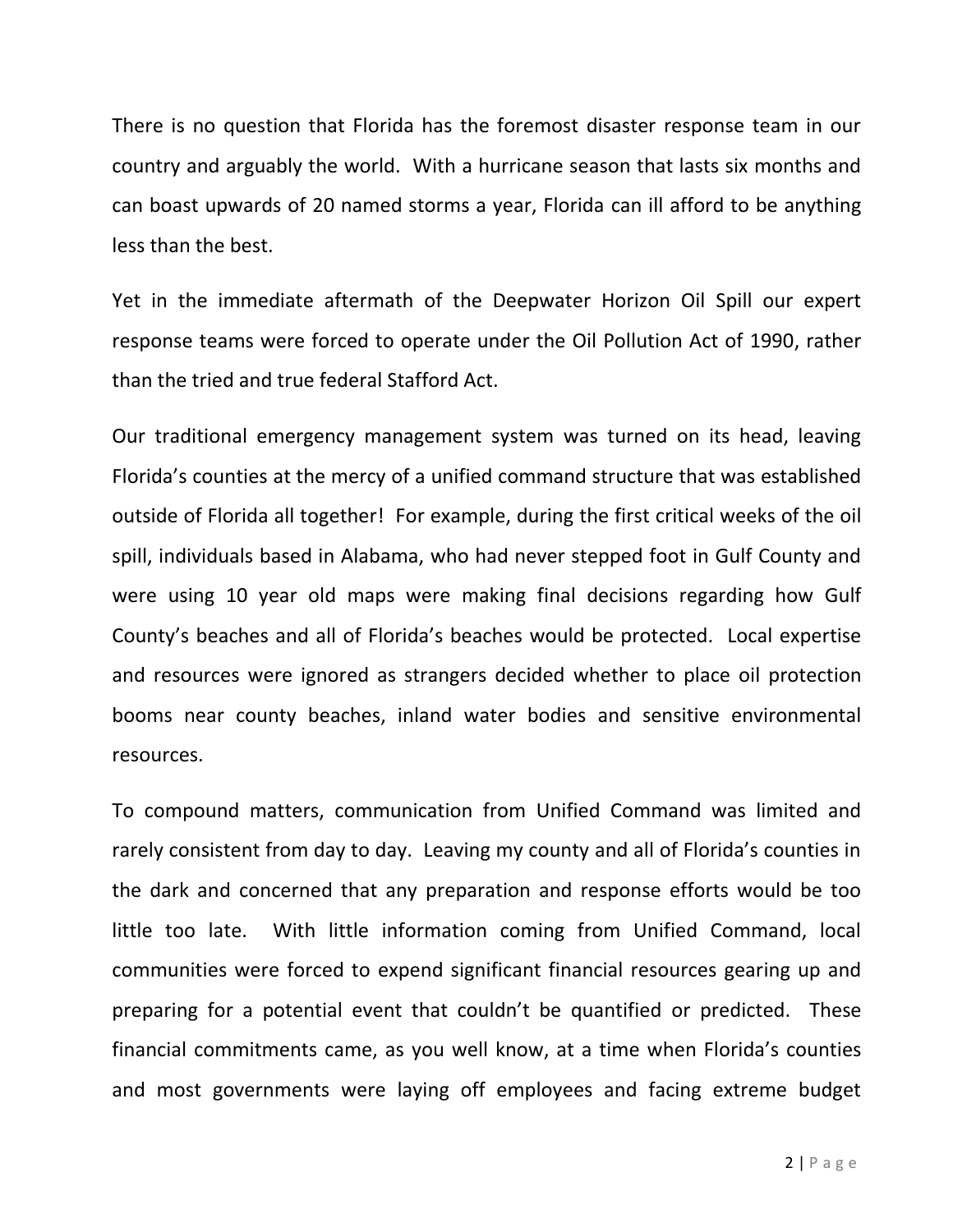shortfalls due to the economy. Yet, it took more than four months for taxpayers to begin to see reimbursement for emergency expenditures.

Faced with these challenges, our coastal counties organized themselves under the umbrella of the Florida Association of Counties to address a range of concerns as we evolved from response to recovery. And while counties consistently met with state and federal officials, in most instances the role of local communities was minimized. More importantly in spite of our efforts, recommendations regarding what type of recovery structure would best meet the needs of the communities directly impacted were never specifically sought.

This story and these experiences have produced a short list of priorities that I would call "Lessons Learned". I share these with you in hopes that Congress will take these concepts, review them and develop proposals so that any future disasters are operated with clear organization and collaboration, strong communications and focused on the local communities, individuals and businesses directly impacted.

We strongly encourage Congress to review and evaluate the OPA. Florida's emergency response system, which operates under the Stafford Act, doesn't just work - it is an example to be followed. Why not take the best response plans and teams in the world and use them as the foundation for other disasters. The Stafford Act works because local communities are the first responders, with the state government responding to local needs and the federal government responding to state needs. OPA failed because it was a top down approach that looked to the responsible party rather than utilize local expertise and resources. This lack of collaboration allowed for the duplication and even triplicate of efforts wasting precious resources.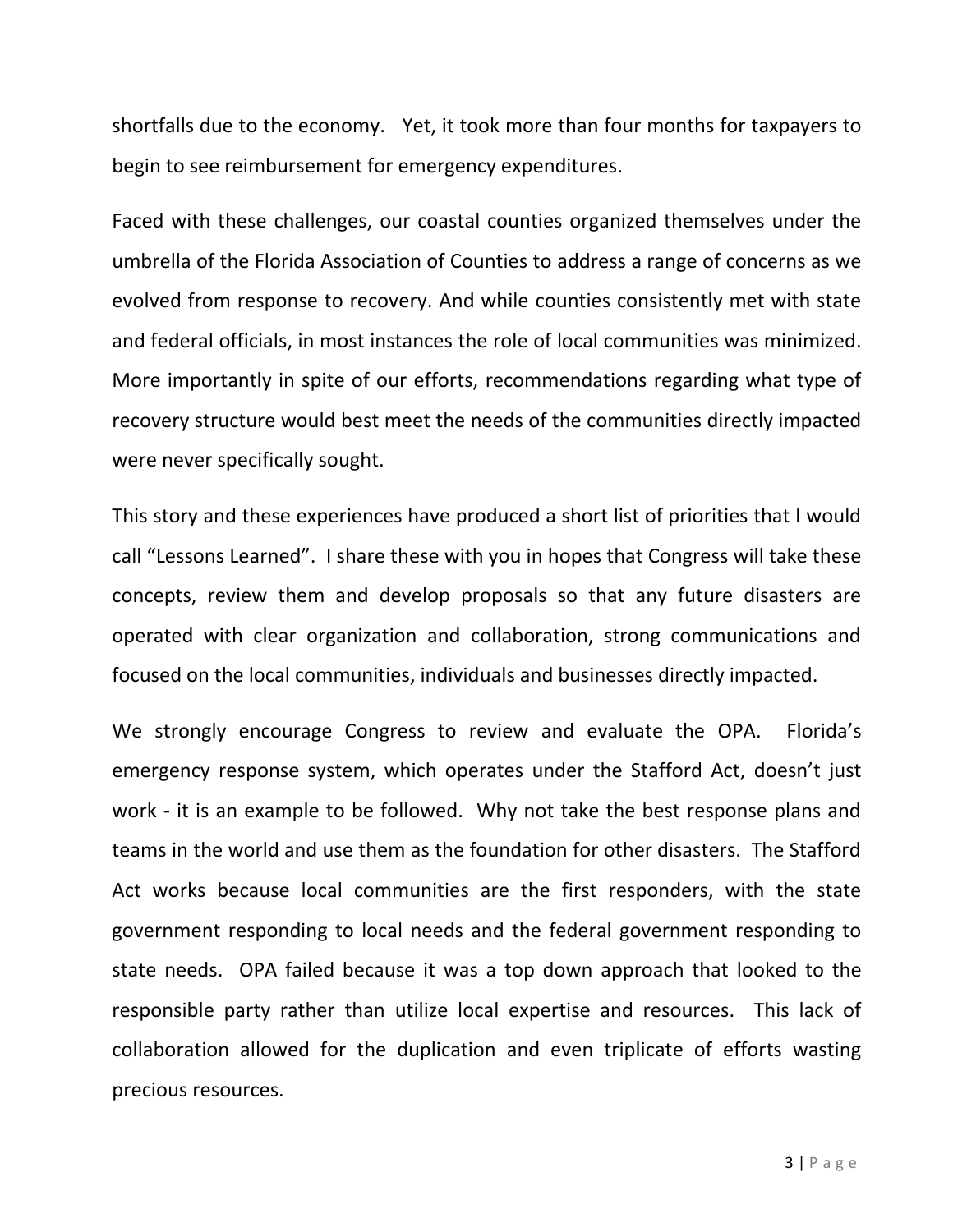In regards to claims in general, it would be our recommendation that Congress provide greater clarity and direction to this process. Probably the greatest frustration for everyone involved, both private and public, were constant changes in the claims process. There were eight different policies, procedures, processes and applications within the first two months. The summer was almost over before our businesses and individuals finally had a solid process.

As for public or government claims, it would be our recommendation that costs associated with first responder expenses, such as protection and preservation strategies, mitigation strategies and clean up should be clearly laid out similarly to the Stafford Act and not held hostage by the responsible party. In preparation for the next potential event a separate funding process should be established so state emergency operations and local first responder plans are not abrogated or delayed because of questions of financial capacity or whether the responsible party will approve specific costs.

In addition, loss of revenue claims by public entities should be included in a process that incorporates an independent third party review. The responsible party should not have leverage over states and local communities concerning economic issues, determining methodologies for measurement and potential veto authority over certain claims. An independent and unbiased process should be established. Almost a year had passed before a final and completed policy was approved and instituted for loss revenue claims.

We also ask that Congress establish and approve a Gulf Coast Recovery Fund with 80 percent going directly to environmental restoration and economic recovery of the Gulf Coast region. I personally support and ask Congress to support the